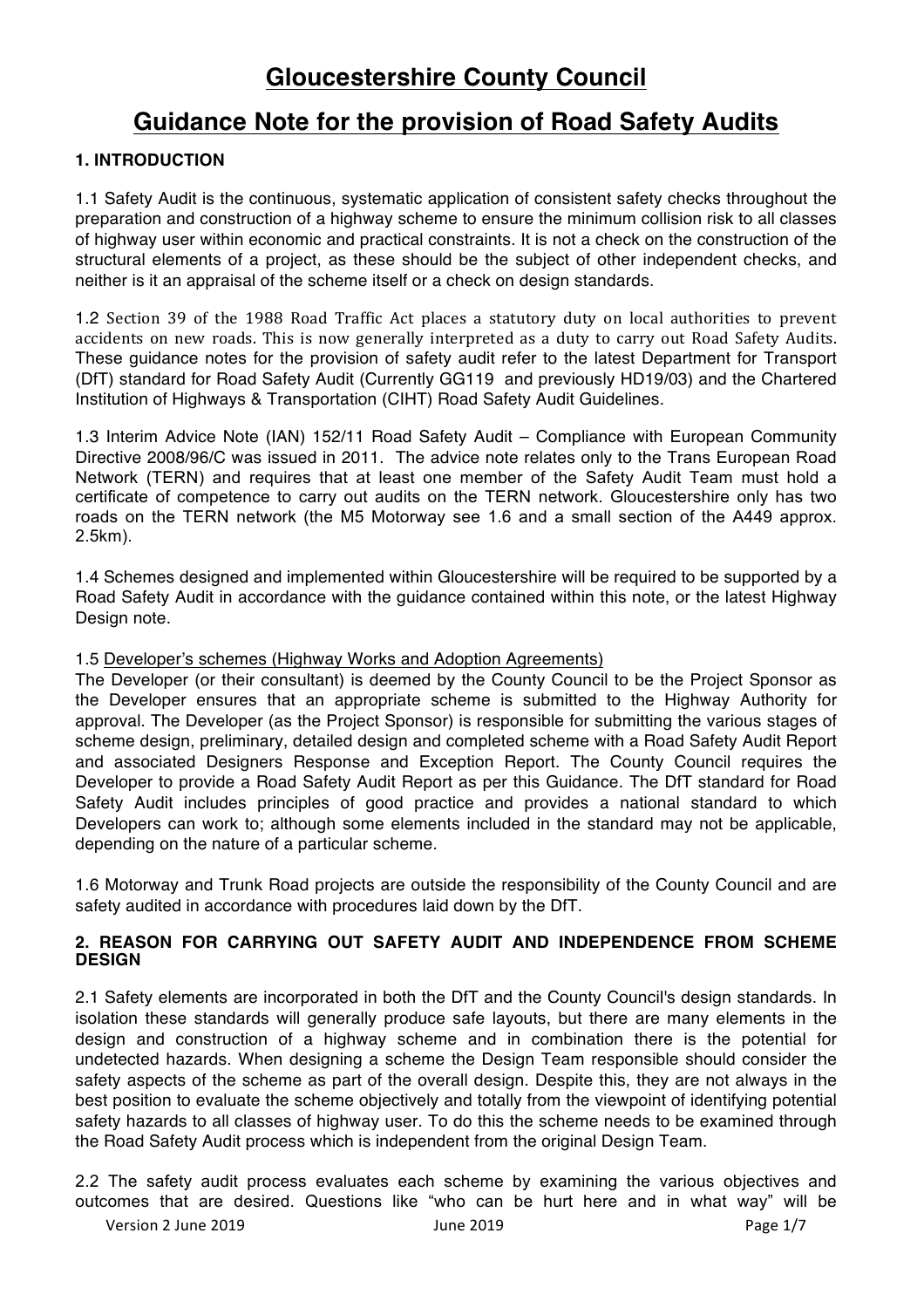considered. The Audit Team may suggest changes to schemes that should result in a reduced risk of collisions and casualties and may also reduce the amount of remedial work required after a scheme has been completed.

2.3 It is not the role of the Audit Team to check that appropriate design standards have been applied, to impose a redesign of the scheme or to question the professional capabilities of the Design Team.

## **3. SAFETY AUDITORS QUALIFICATION AND EXPERIENCE**

3. 1 To carry out a standard Road Safety Audit in Gloucestershire, the Audit Team Leader must be able to demonstrate compliance with at least three out of the following statements below:

- Has completed at least 10 days of a ROSPA (or similar approved) Road Safety Audit training.
- Has a background in traffic engineering, with experience in casualty reduction work and safety engineering.
- Safety audit is part of the Auditors regular work and has carried out at least five safety audits within the preceding 12 months.
- Has received on going training within the past 4 years related to road safety work.

3. 2 For schemes of a more complex or sensitive nature (as deemed by the overseeing Authority), the Audit Team Leader must be able to demonstrate and comply with all four of the statements detailed in 3.1. The minimum desirable experience for Safety Auditing more complex schemes (as deemed so by the overseeing authority) is four years experience in casualty reduction work/safety engineering.

## **4. AUDIT TEAM**

4.1 The size of the Audit Team is dependent upon the nature, size and scale of the scheme. The minimum is one suitably qualified Audit Team Leader who is accompanied by an Audit Team Member, to ensure that views are not formed in isolation. In addition when ever possible it is desirable to have a representative from Gloucestershire Police who has completed a formal Safety Audit course or who have a background in Road Safety and casualty reduction to attend the audit. For schemes considered complex or specialist, additional Safety Auditors or other professionals may be required to give their expert opinions in relation to specific schemes and safety concerns.

## 4.2 Developer's schemes

A member from the Highways Development Management Team should be invited to attend developer Road Safety Audits. This will enable the Highways Development Management Team to highlight any common problems that may be identified and should ensure that future development proposals do not incorporate similar problems.

## **5. SCHEMES THAT NEED A SAFETY AUDIT**

5.1 All schemes or developments which may have an impact or alter the current highway layout must go through the Road Safety Audit procedure. This includes all highway improvement schemes, developer funded schemes, and schemes designed by District or Borough Councils. Road Safety Audits do not need to be carried out on routine or minor maintenance works. However all schemes have the potential to raise safety concerns or queries and if there are any doubts, the Project Sponsor or Design Team should contact the Audit Team for advice or comments.

Temporary traffic management generally do not need to be formally safety audited as Chapter 8 of the "Traffic Signs Manual" and other guidance is fairly explicit. Also, the nature of the works enables situations to be rapidly changed. However, there are occasions when a Road Safety Audit will be beneficial.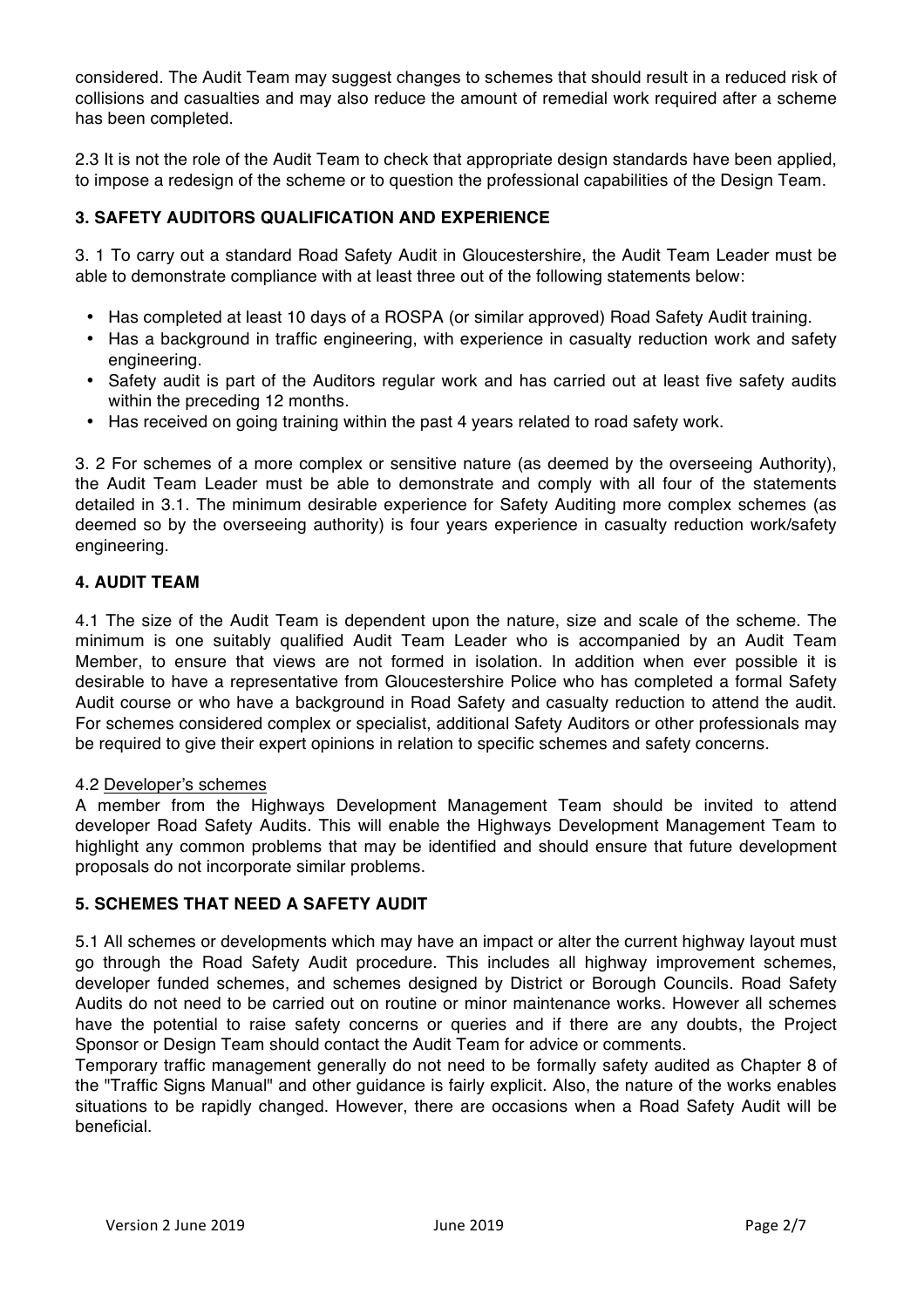# **6. STAGES OF ROAD SAFETY AUDIT**

#### 6.1 A formal Road Safety Audit is carried out at five formal stages:

- Preliminary Design, (STAGE 1)
- Detail Design, (STAGE 2)
- Completion of Construction (STAGE 3)
- 18 months after the scheme has been completed this is ensure that a full 12 months accident data is available after the scheme has been built (STAGE 4).
- Note: Safety View :- A Safety View can be requested from the Audit Team. This does not replace the need for a formal Road Safety Audit, for example those schemes where little has changed to the highway network, a view of the safety implications can me made. Site visits are not normally made, but web based maps can be used to do a desk top assessment. The Safety View may often be the opinion of a single member of the Road Safety Audit Team.

6.2 All Road Safety Audits carried out in house will be completed and returned to the Project Sponsor within 2 months of the Road Safety Audit being requested, providing that all relevant information has been received to carry out the Road Safety Audit. Although it is the aim to return all Road Safety Audits within 1 month where resources permit.

#### 6.3 Stage 1 Preliminary Design

A Road Safety Audit at preliminary design usually has the type of scheme agreed, the plans submitted should ideally show the horizontal and vertical alignment, road widths, junction types, location of structures and so on.

#### 6.4 Stage 2 Detailed Design

Road Safety Audits at the detailed design stage should have all aspects considered during Stage 1 and will also need to provide plans showing drainage, kerbs, edge details, lighting, landscaping, fencing, signs, markings and any signal control details. Features which affect vulnerable groups should also be examined.

#### 6.5 Combined Stage 1/2 Audit

On very minor schemes the Engineer may choose to submit a combined Stage 1 and Stage 2 Road Safety Audit concurrently, but this must be made clear to the Audit Team Leader at the time of the request. Both Stage 1 and Stage 2 and combined Stage 1/2 Road Safety Audits are deemed valid for a maximum of two years. If after this period the scheme is to be progressed beyond the outline stage or detail design stage, then it should be resubmitted for Road Safety Audit.

#### 6.6 Stage 3 Road Safety Audit – Completion of works

All schemes will require a Stage 3 audit. Stage 3 Road Safety Audits should be requested promptly after the completion of the scheme. The Road Safety Audit Team will visit the site to raise any safety concerns for the completed scheme.

A Stage 3 Road Safety Audit will be required in respect of a Developer's scheme before a Completion Certificate is issued in accordance with the Highway Works/adoption Agreement.

## 6.7 Stage 4 Monitoring County schemes

The Stage 4 Monitoring Audit is a review of the operation and performance of the scheme, carried out at least 18 months after the scheme has been open for use by the public. This audit stage investigates any collisions that have occurred so that any significant problems can be identified and remedial work recommended. Any locations which have a significant collision history after 12 months may be identified during the annual search for accident clusters by the Road Safety Partnership. Minor schemes may be omitted from the Stage 4 monitoring process providing that both the Project Sponsor and the Audit Team Leader agree that there would be little or no benefit from carrying out the Stage 4 Monitoring Audit.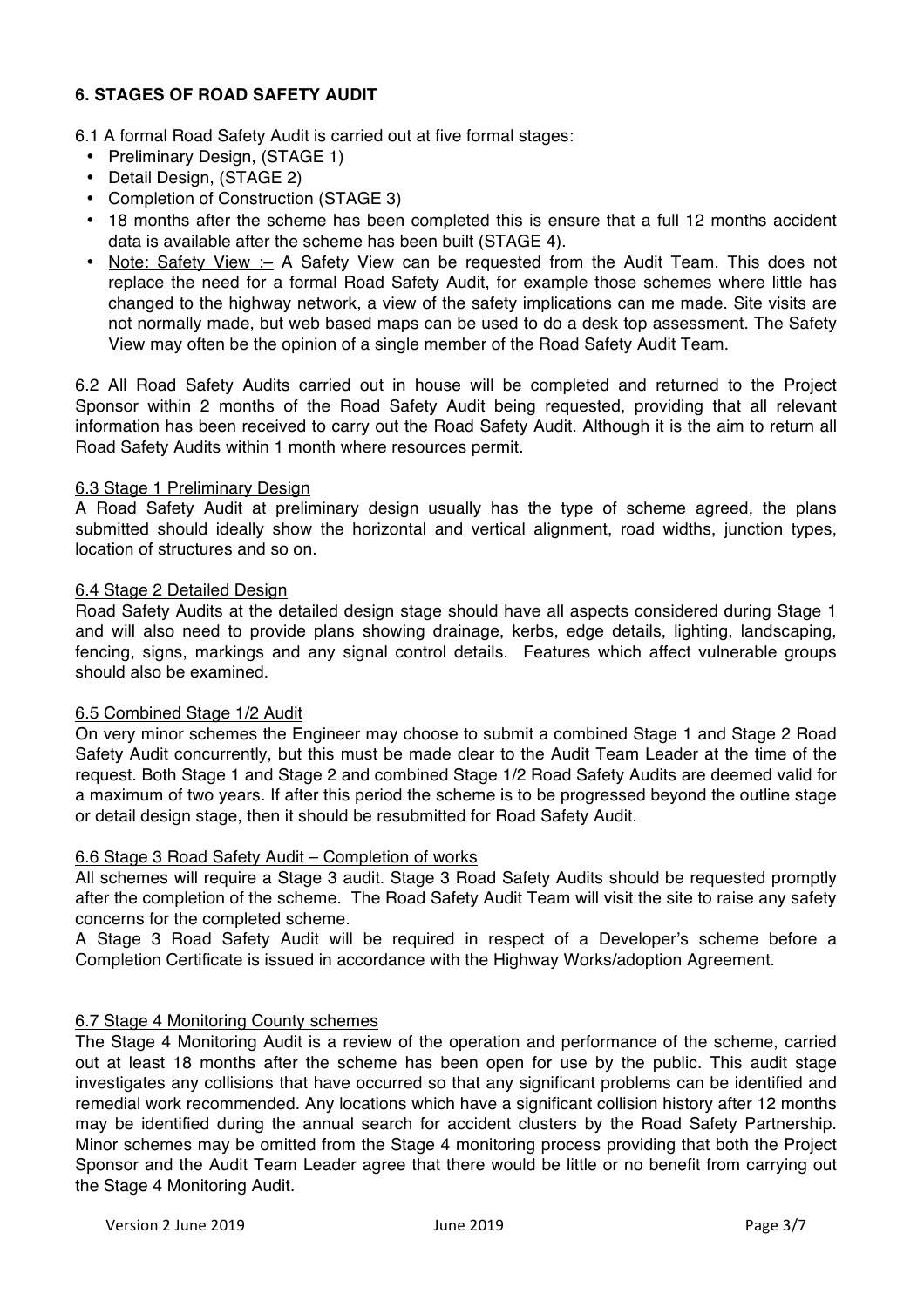#### 6.8 Road Safety View

A member of the Safety Audit Team involved in the audit should be accessible to comment on safety aspects of a scheme at any time during its planning, design and construction. This form of continuous safety monitoring is intended in lessening the Designer's workload at the formal intervention points by obtaining mutual agreement to acceptable layouts and designs. Discussions and outcomes of such meetings must be recorded by the Scheme Promoter/Design Team and be submitted with the documentation for the formal Road Safety Audit.

## 6.9 Highways Development Management schemes

Developers will need to submit a Safety Report, including a Stage 4 Road Safety Audit, a Designers Response together with Risk Assessments and an Exception Report if necessary, before the Final Certificate can be issued.

## 6.10 Audits during the hours of darkness for Stages 3 and 4.

In practice after dark Road Safety Audits have raised few issues and during the summer months undertaking an after dark Road Safety Audit will involve site visits at a late hour which can have resource and safety implications for the Audit Team. As such after dark Road Safety Audits may be grouped together so more than one can be carried out during the hours of darkness. In most cases these will not be carried out but if the Project Sponsor for GCC schemes or overseeing authority for Developer schemes requires an after dark audit at either stage 3 or 4 this must be made clear on the Road Safety Audit Request form (Annex A).

## **7. SUGGESTED INFORMATION TO ENABLE A SAFETY AUDIT TO BE CARRIED OUT (AUDIT BRIEF).**

7.1

- A completed Road Safety Audit Request Form (Annex A)
- For all stages of the Road Safety Audit procedure, a location plan and description of the scheme is required.
- State the Road Safety Audit stage required.
- Scheme plans are required at an appropriate scale including areas beyond the scope of works. The plans must clearly show the scheme, and at Stage 2 and beyond construction details, departures from standards, the lighting and signs, road markings, tactile kerbs, swept paths, Utility stats drawings, and drainage details are required.
- Any previous Road Safety Audit reports should be supplied if they are not already available. Also, previous responses to comments made within Road Safety Audits, and Exception Reports, together with copies of notes of any previous interim audit discussions.
- Supply appropriate size plans for the Audit Team Leader's use to mark up and annotate
- A general arrangement or master plan that gives an overview of the complete works can help the audit team, when looking at large or more complex schemes.
- Give details and reasons for any departures or relaxation from the standard or confirm that there are no relaxations or departures from the standard.
- State any areas of concern which the Project Sponsor may have and wishes to bring to the attention of the Audit Team Leader.
- Provide details of any changes brought about since a previous stage in the Road Safety Audit process.
- Provide any accident statistics, traffic flows, and speed survey results if available.
- State the cost code for charging the work if applicable.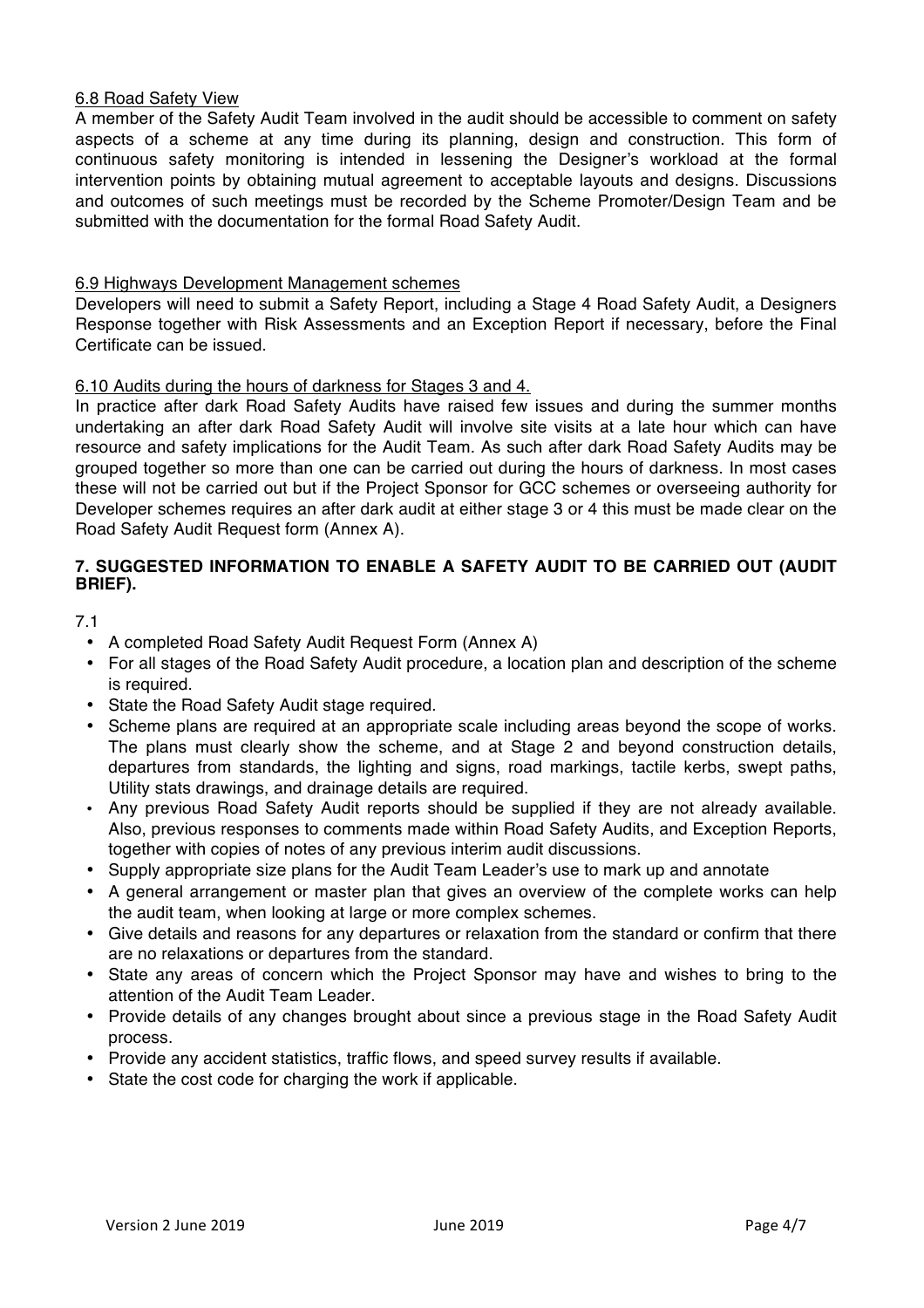## **8. SAFETY AUDIT PROCESS AND REPORT**

8.1 When conducting a Road Safety Audit the Audit Team should look at the scheme to identify the safety concerns for all types of road users. It is vital that all vulnerable groups are considered.

8.2 Where the Audit Team considers there is insufficient information to carry out the Road Safety Audit, the missing documentation will be requested from the Project Sponsor. The Road Safety Audit request received date will not be validated until all documentation has been received.

8.3 The Road Safety Audit Report should include:

- Location, District and brief description of the scheme
- Road Safety Audit stage
- Referencing details (Job No., Project Sponsor's reference, Auditors reference)
- List of drawing numbers and documentation
- Names and details of Audit Team and Audit Team Observers in attendance/involved.
- Where applicable, details of site visit specifically for the Road Safety Audit (date, time, those present, weather, traffic conditions).
- Where specific site visit for the Road Safety Audit have not been undertaken, this is to be stated with an appropriate clarifying statement.
- A statement confirming that the Road Safety Audit has been carried out in accordance with these guidelines, signed by the named Audit Team Leader and dated.
- The report should normally be laid out in the problem/recommendation format for each issue raised. Where specific road safety problems are identified, the location and background reasoning must be stated together with a description of the problem, the potential collision likely to occur and a Risk Assessment. This must be followed by a recommendation.
- An appropriate size annotated location plan should be used to reference any problems, together with any other clarifying documentation (e.g. photographs).

#### 8.4 Risk Assessment.

All safety concerns raised in a Road Safety Audit and the need to carry our an after dark and a Stage 4 Monitoring Audit should be risk assessed using the simple matrix set out below, with each concern ranked as either Low/Medium/High or Very High.

| Severity<br>Frequency | Frequent  | Probable | Occasional | Remote |
|-----------------------|-----------|----------|------------|--------|
| <b>Fatal Injury</b>   | Very High | High     | High       | Medium |
| Serious injury        | High      | High     | Medium     | Medium |
| Slight injury         | High      | Medium   | Medium     | Low    |
| Damage only           | Medium    | Medium   | ∟OW        | Low    |

This is to try and ensure that the concerns are properly prioritised to ensure that the resources are allocated according to the risk and that appropriate action is taken in respect of each safety concern.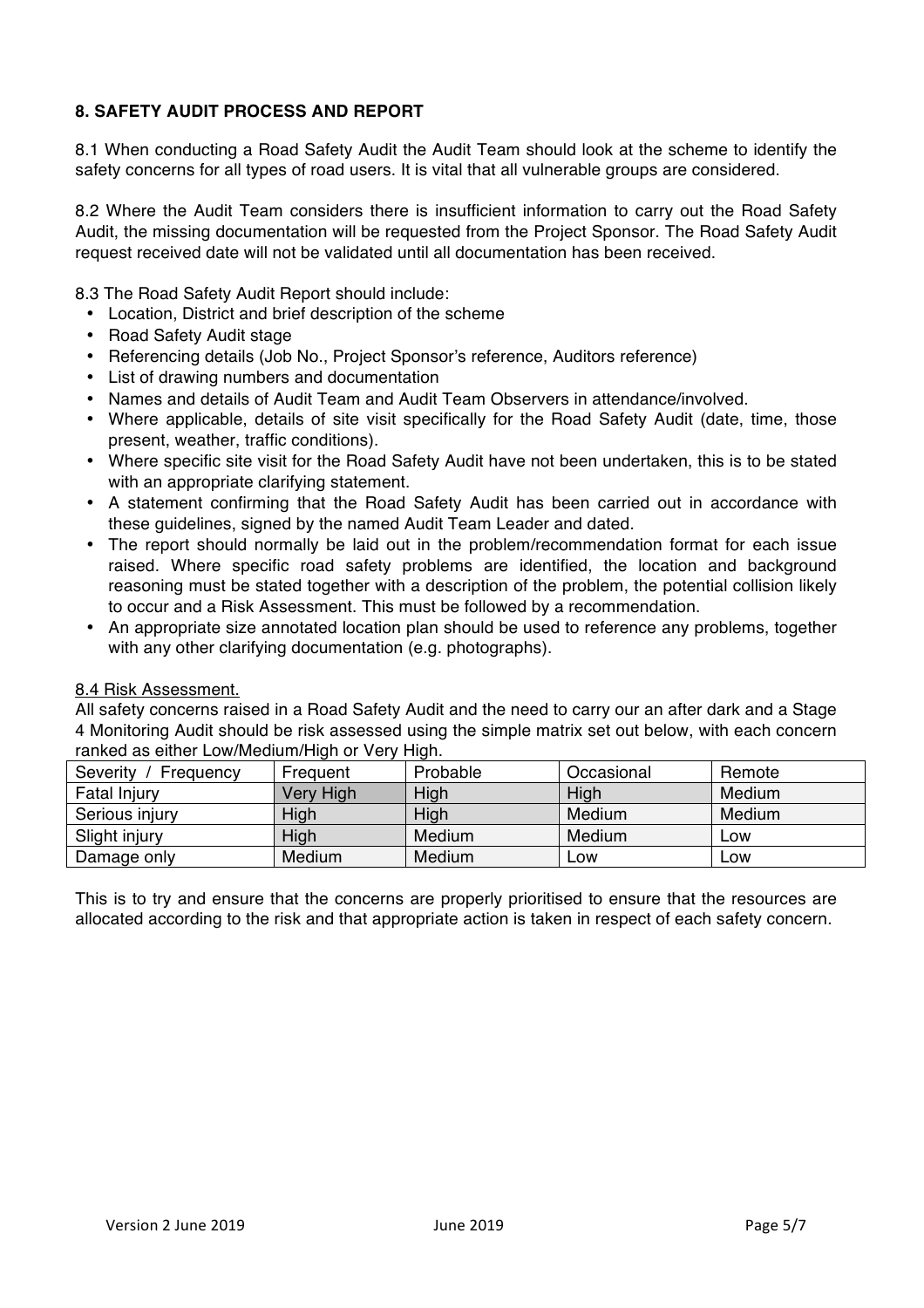## **9. RESPONSIBILITIES**

9.1 The Project Sponsor must ensure that a scheme goes through the appropriate Road Safety Audit process.

9.2 The Project Sponsor must ensure that there is documented evidence that :

- The scheme has been Road Safety Audited at the following stages: Feasibility (Stage F) if required; Preliminary Design (Stage 1); Detail Design (Stage 2); Completion of Construction (Stage 3); After Dark site visit if required and Monitoring (Stage 4) if required.
- The recommendations of each Road Safety Audit have been incorporated in the scheme through a Designers Response, or the Designer has proposed an alternative solution
- When the Design Team proposes an alternative that makes significant changes to the original design, this is referred back to the Audit Team for a further view.

9.3 The Audit Team Leader will, if necessary, make various recommendations within the report for each safety concern identified at every stage of the Road Safety Audit process, to ensure that the scheme will be as safe as possible upon completion. Where recommendations are made the Project Sponsor will ensure that a written response is provided by the Design Team confirming that the recommendation will be incorporated into the scheme or propose an alternative solution in a Designers Response Report. Where the recommendations are not accepted, the Project Sponsor will complete an Exception Report.

## 9.4 Designers Response / Exception Report

The Project Sponsor responsible for the scheme should make any decisions relating to the scheme and the Audit Team does not hold a power of veto over it. Equally, it is expected that the Audit Team's recommendations will generally be accepted. Where problems do occur it is hoped that they can be resolved following discussions between the Project Sponsor and the Audit Team Leader. Should the Project Sponsor ultimately decide (for whatever reason) that any problems raised to be:-

- Insignificant or outside the terms of reference
- That the solutions recommended are not suitable given the relevant economic and environmental constraints

They should clearly record this in an Exception Report, giving the reasons for the decision. This should include a risk assessment assessing the severity, and the frequency of the problem happening and what measures have been put in place to mitigate the risk. The Project Manager responsible for the County Council scheme and the, Highways Development Legal Agreement Team for Developer schemes must approve such an outcome. If the Project Manager or Highways Development Legal Agreement Team are not happy with the response and risk assessment contained in the designers response to the safety concerns the Network Manager can be called in to arbitrate.

#### **10. Monitoring**

10.1 The Road Safety and Transport Data Team in liaison with the Area Programme Manager and Local Highways Managers review collision sites to identify accident clusters annually.

10.2 It is expected that safety issues which may arise in the first 12 months after scheme implementation can be identified by the Road Safety and Transport Data Team (or their representatives) within routine highway inspections and from the normal working practices of Divisional offices and once the scheme has one year of collision data available, where resources permit, the collision record should be examined and the safety of the scheme reviewed.

10.3 Information obtained from both Road Safety Audit work and collision reduction work should be fed back to the County Council's Road Safety Team and Transport Data Team. Problem areas relating to local and national standards can then be identified to enable documentation to be amended and updated as appropriate.